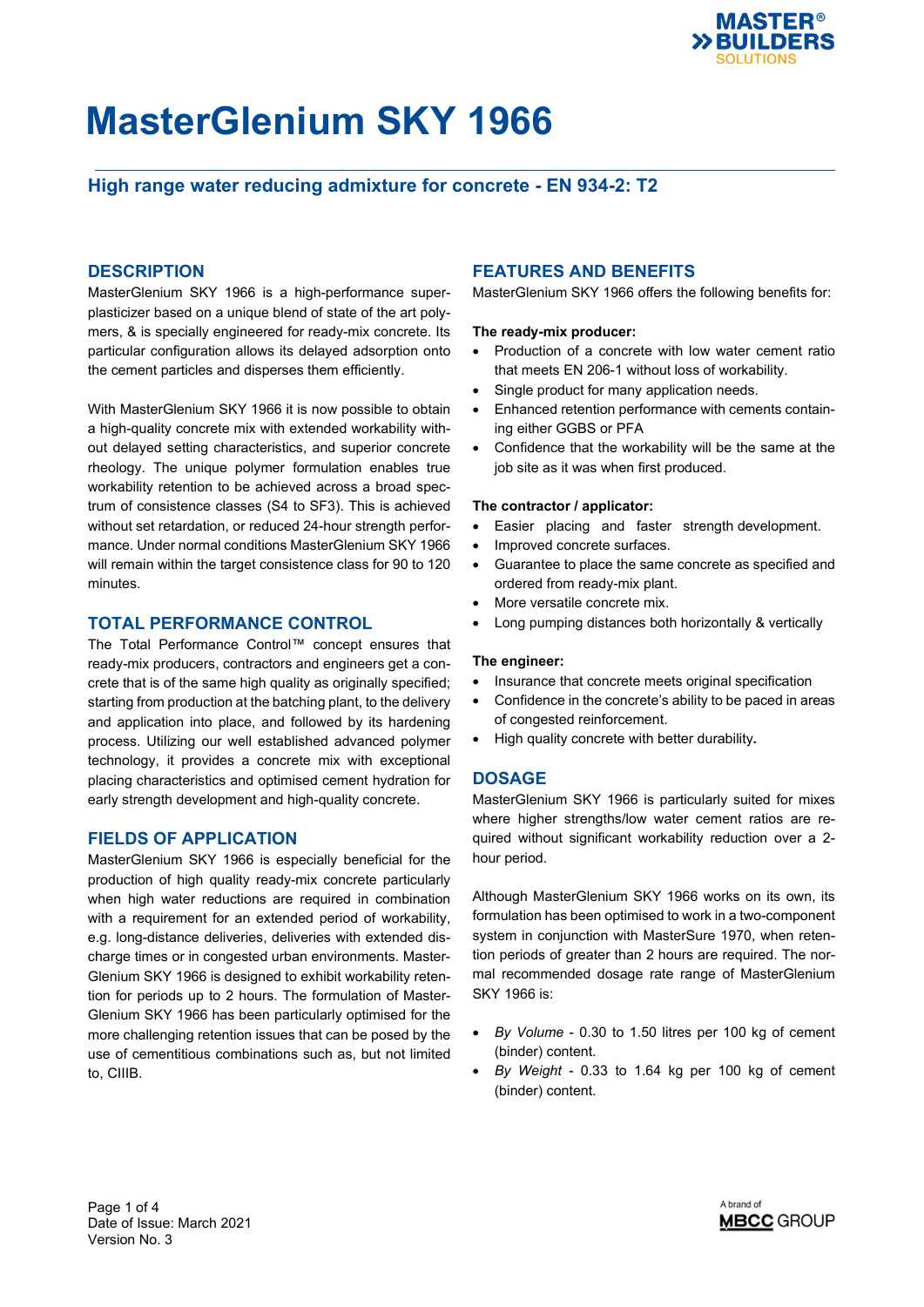

## **High range water reducing admixture for concrete - EN 934-2: T2**

The dosage rates given above are for typical usages, they are not meant as absolute limits, as other dosages outside of the stated range, may be utilised in special cases according to specific job conditions. If required consult our Technical Services Department for advice. Trial mixes should be carried out to ensure optimum dosage and effect. Where the concrete is to be machine finished by utilising power float or power trowelling methods, we recommend that you contact the Technical Services Department for dosage rate guidance.

#### **MIXING**

MasterGlenium SKY 1966 is a ready-to-use admixture to be added to the concrete as a separate component. Optimal results are obtained if MasterGlenium SKY 1966 is dispensed into the concrete mix after the addition of the first 80% of the mixing water, i.e. when all solids are wetted out. Avoid adding the admixture to the dry aggregates and cement.

#### **COMPATIBILITY**

MasterGlenium SKY 1966 can be used with all types of EN 197 Cements. For use with other special cements, contact our Technical Services Department.

MasterGlenium SKY 1966 should not be pre-mixed with other admixtures. If other admixtures are to be used in concrete containing MasterGlenium SKY 1966 they must be dispensed separately.

In order to optimize special requirements, the use of the following complementary additives is suggested:

- MasterSure 1966 for controllable extended consistence retention performance.
- Viscosity modifying agent MasterMatrix to produce Smart Dynamic Concrete or Self Compacting Concrete.
- Air entraining agent MasterAir to improve frost/thaw resistance.

When such complimentary admixtures are required it is important that laboratory trials are performed, prior to any supply, to determine the respective dosages of any complimentary admixture, and the suitability, in the fresh and hardened state, of the resultant concrete. In these circumstances, we recommend that you consult our Technical Services Department for further advice.

#### **PACKAGING**

MasterGlenium SKY 1966 is supplied in Bulk & 1000-litre IBC's.

### **CONTACT DETAILS**

Master Builders Solutions UK Ltd, Swinton Hall Road, Swinton, Manchester, M27 4EU Tel: +44 (0) 161 727 6300 www.master-builders-solutions.com/en-gb

Page 2 of 4 Date of Issue: March 2021 Version No. 3

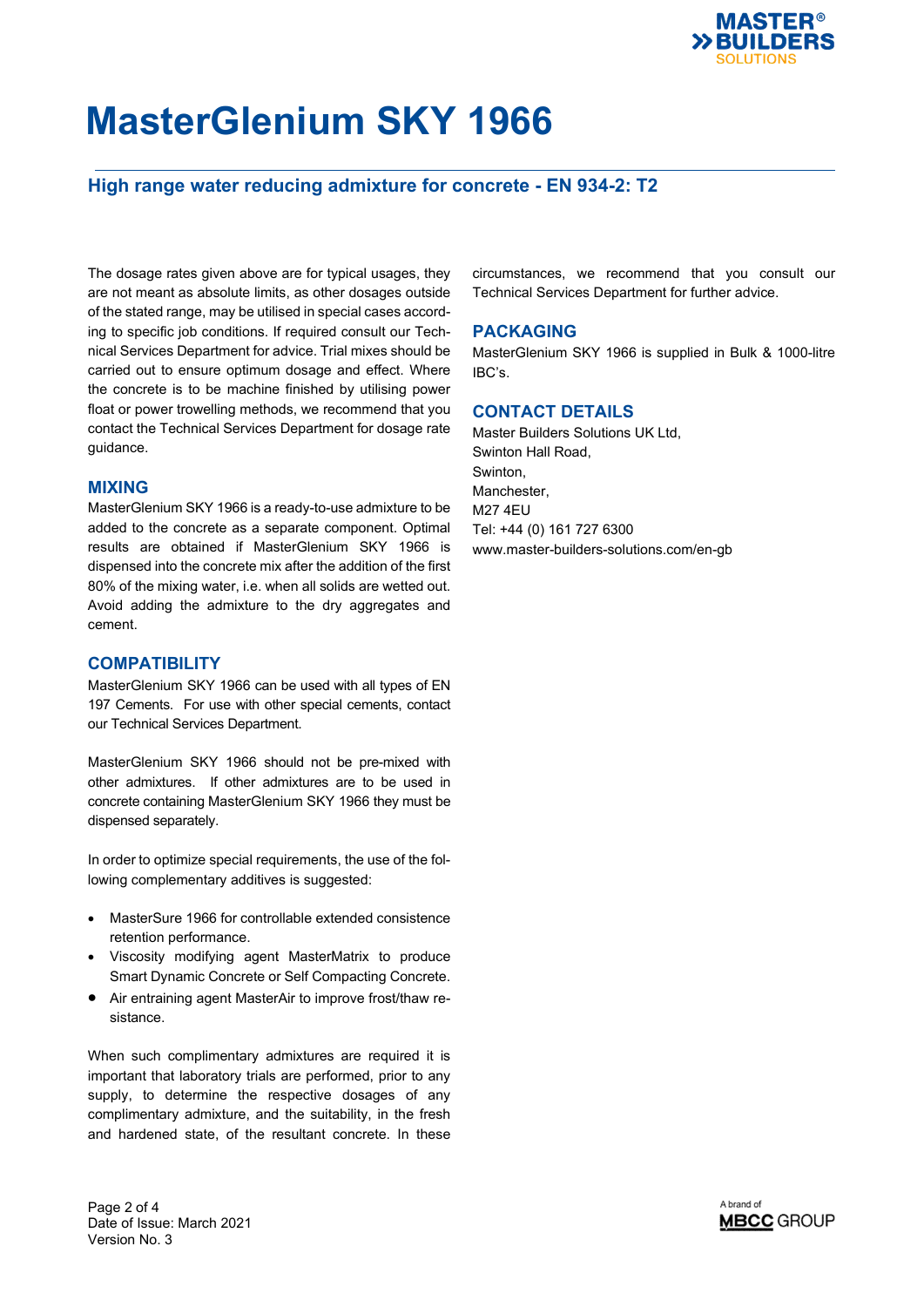

## **High range water reducing admixture for concrete - EN 934-2: T2**

| <b>Product Data</b>            |                                                                                                                                                                                                                                                                                                                  |
|--------------------------------|------------------------------------------------------------------------------------------------------------------------------------------------------------------------------------------------------------------------------------------------------------------------------------------------------------------|
| Appearance:                    | <b>Brown liquid</b>                                                                                                                                                                                                                                                                                              |
| Specific gravity @ 20°C:       | $1.08 \pm 0.02$ g/cm <sup>3</sup>                                                                                                                                                                                                                                                                                |
| Solids content:                | $32.0 \pm 1.5\%$                                                                                                                                                                                                                                                                                                 |
| pH-value:                      | $5.5 \pm 1$                                                                                                                                                                                                                                                                                                      |
| Alkali content (%):            | $\leq$ 2.00 by mass                                                                                                                                                                                                                                                                                              |
| Chloride content (%):          | $\leq 0.10$ by mass                                                                                                                                                                                                                                                                                              |
| Corrosion behaviour:           | Contains only components according to BS EN 934-<br>1:2008, Annex A.1                                                                                                                                                                                                                                            |
| Air Content:                   | Fulfilled                                                                                                                                                                                                                                                                                                        |
| Water reduction:               | $\geq$ 5% of Reference mix                                                                                                                                                                                                                                                                                       |
| Compressive strength - 7 day:  | ≥ 110% of Reference mix                                                                                                                                                                                                                                                                                          |
| Compressive strength - 28 day: | $\geq$ 110% of Reference mix                                                                                                                                                                                                                                                                                     |
| Compressive strength:          | Compressive strength:                                                                                                                                                                                                                                                                                            |
| Durability:                    | Durability:                                                                                                                                                                                                                                                                                                      |
| Dangerous substances:          | Dangerous substances:                                                                                                                                                                                                                                                                                            |
| <b>Logistics</b>               |                                                                                                                                                                                                                                                                                                                  |
| Shelf life:                    | 12 months if stored according to manufacturer's instructions<br>in unopened container.                                                                                                                                                                                                                           |
| Storage conditions:            | Store in original sealed containers and at temperatures be-<br>tween 5°C and 30°C. Store under cover, out of direct sun-<br>light and protect from extremes of temperature. Failure to<br>comply with the recommended storage conditions may re-<br>sult in premature deterioration of the product or packaging. |
| Handling and transportation:   | Refer to MasterGlenium SKY 1966 Safety Data Sheet                                                                                                                                                                                                                                                                |
| Disposal:                      | Refer to MasterGlenium SKY 1966 Safety Data Sheet                                                                                                                                                                                                                                                                |



**EN 934-2 : T2** Declaration of Performance can be found at www.master-builders-solutions.com/en-gb